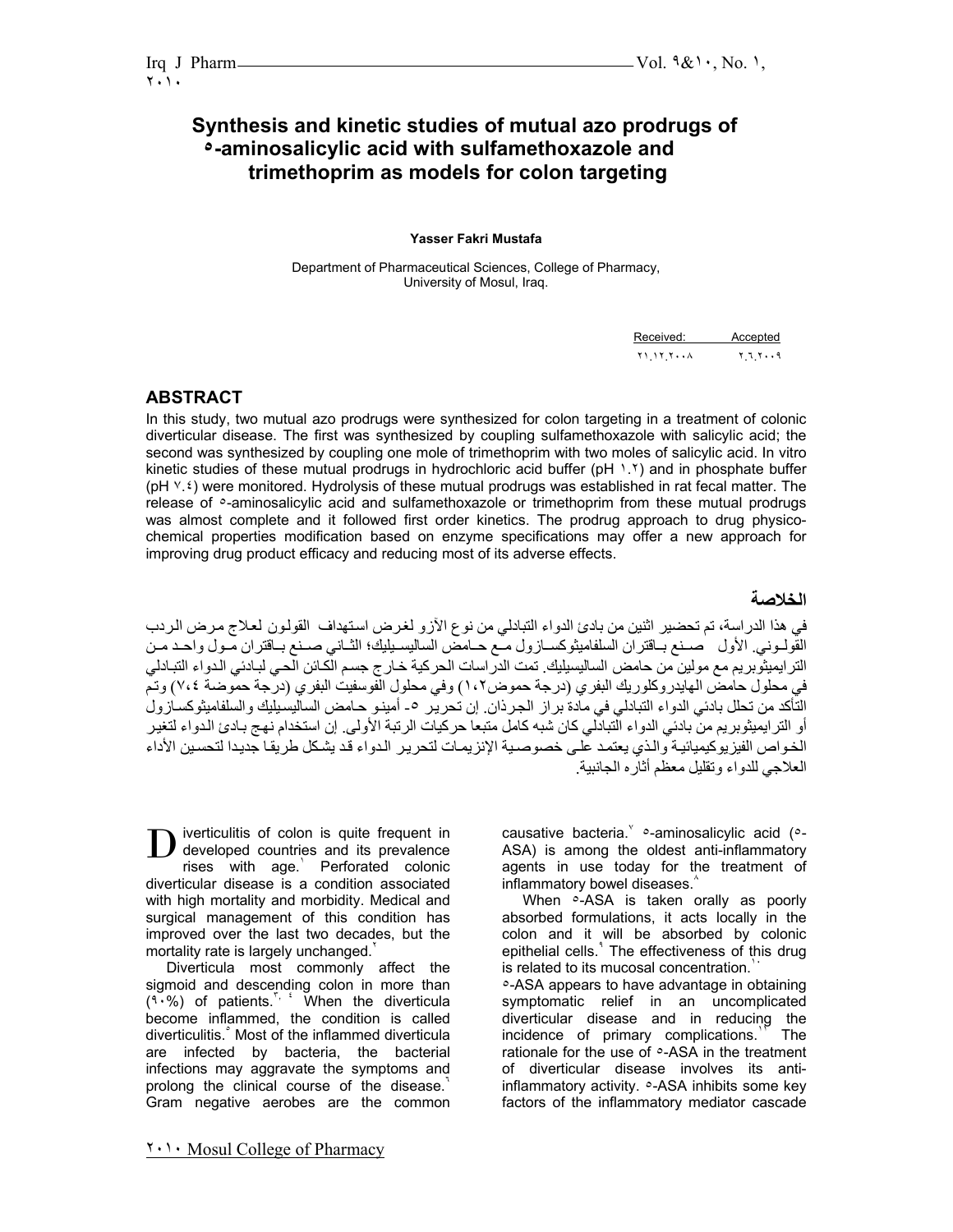(cyclooxygenase, platelet activating factor synthetase, thromboxane synthetase), inhibits the production of interleukin(I  $L$ )-1 and free radicals<sup>1</sup> and has intrinsic antioxidant activity.

 Poorly absorbed antibacterial agents may play a specific role in management of diverticulitis.<sup>1</sup> Trimethoprim and Sulfamethoxazole have occupied important roles in treatment of various commonly encountered infections<sup>11, 18</sup> and they play an important role in the management of many intra-abdominal infections including diverticulitis.

 During the last decade there has been interest in developing site-specific formulations for targeting drug delivery to colon.<sup>18</sup> The colon is a site where both local and systemic drug delivery can take place.

 Colonic drug delivery has gained increased importance not just for the delivery of drugs for the treatment of local diseases associated with the colon but also for the potential it holds for systemic delivery of proteins and therapeutic peptides.<sup>"</sup> The most critical challenge in such drug delivery approach is to preserve the formulation during its passage through the stomach and about first six meters of the small intestine.

 Due to the distal location of colon in the gastrointestinal tract, a colon-specific drug delivery system should prevent drug release in the stomach and small intestine, and effect an abrupt onset of drug release upon entry into the colon. Such a system can be formulated by utilizing some specific conditions existing in the colon in comparison to other parts of the qastrointestinal tract.

 The presence of colonic microflora has formed a basis for development of colonspecific drug delivery systems through many mechanisms of activation; such as: azoreduction and glycosidic bond hydrolysis.

 Well known azo-drugs that exploit azoreductase for site-specific drug release are the ٥-ASA prodrugs (e.g. olsalazine). These pass unaffected through the intestine where they are poorly absorbed, but are reduced by azoreductase secreted from colonic microflora. ٢٧

### **Materials and Instruments Materials**

The parent compounds (sulfamethoxazole and trimethoprim) were supplied from Nenevah Drug Industry (Iraq). All other chemicals used in preparations were supplied from Flukacompany (Germany).

#### **Instruments**

Melting points were determined on electrothermal CIA ٩٣٠٠ melting point apparatus and they are uncorrected.

The ultraviolet spectra were obtained via Carrywinn UV Varian UV–visible spectrophotometer (Australia).

The infrared absorbance was recorded by Buck <sup>o.</sup> scientific IR spectrophotometer (USA).

Structures were drawn by Chemdraw Office ٢٠٠١ software.

Thin-layer chromatography (TLC) was carried out on TLC plastic sheets silica gel ٦٠ F ° precoated,  $\mathbf{r} \cdot \mathbf{x} \cdot \mathbf{c}$  cm, layer thickness  $\cdot \mathbf{r}$  mm. The spots on the chromatograms were localized using UV light (٣٦٦ nm) (Whatmann). The solvent system employed for separation was (TA) which is composed from methanol: strong ammonia solution (٩٨.٥: ١.٥).

# **Experimental Methods**

#### *Synthesis of compound I*

Sulfamethoxazole (١٢.٦٥ g, ٠.٠٥ mole) was dissolved in a mixture of equal quantity  $(17 \text{ ml})$ of each of conc. HCl and water in a beaker; the resulting solution was cooled by immersing in a bath of crushed ice; throughout the reaction, the reaction temperature was kept below °°C.

The cold solution of sodium nitrite  $(2, 9)$ , ٠.٠٥٧ mole) in ٢٠ ml water was placed in a dropping funnel and then added drop by drop into the stirred solution of sulfamethoxazole in an ice bath; the reaction temperature was kept below  $1.8^{\circ}$ C by adding few grams of crushed ice when necessary.

 After the last addition, the resulting solution was stirred for  $\circ$  minutes in an ice bath. A drop of the solution diluted with  $(2 \text{ drops})$  of water was tested with potassium iodide-starch paper; if no immediate blue color was obtained at the point of contact with paper, a further  $\rightarrow$  ml of sodium nitrite solution was added, and the solution tested again after  $\circ$  minutes.

 Further adding and testing were continued until an immediate blue color was obtained. The salicylic acid solution was prepared by mixing salicylic acid  $(7.9 \text{ g}, \cdots \text{ o} \text{ mole})$  with  $(20 \text{ g})$ ml) of  $1.8$  NaOH in a beaker immersed in the ice bath. The solution was vigorously stirred and the temperature kept below  $\circ^{\circ}C$ ; this was

assisted by a direct addition of crushed ice. The cold diazonium salt solution with few grams of crushed ice were placed in a dropping funnel and added drop by drop to the stirred salicylic acid solution in an ice bath;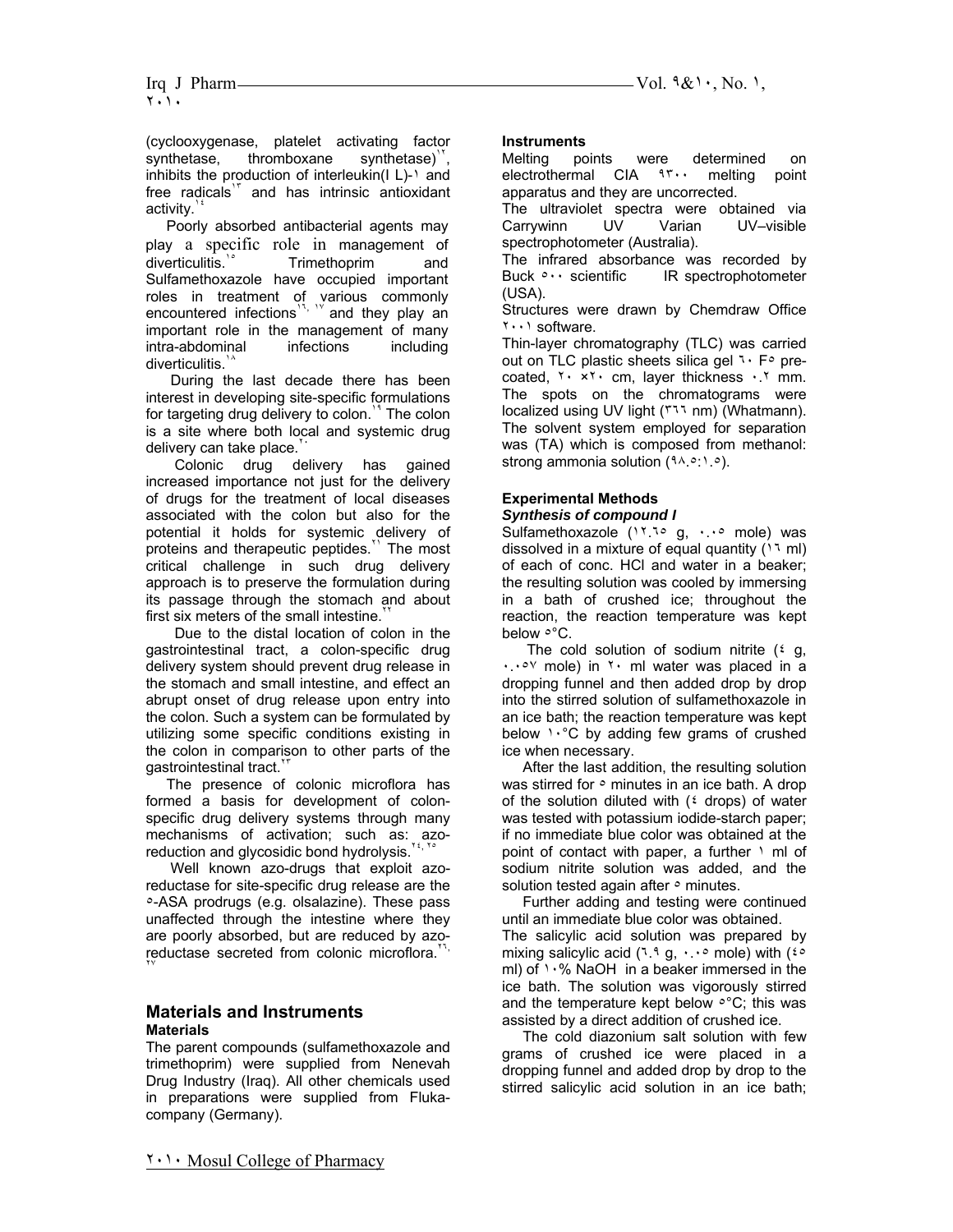orange color was developed and orange crystals soon separated giving compound I. After the diazonium salt solution was added; the mixture was allowed to stand in ance bath for ٣٠ minutes; filtered off and the crystals washed three times with cold water, then re-crystallized from ethanol. The  $NH<sub>2</sub>$ O  $\Omega$ HN O  $H_3C \longrightarrow \bigvee$  N *Sulfamethoxazole Diazonium salt* | HCl, NaNO<sub>2</sub>  *formation* S O O HN O  $H<sub>2</sub>$ Cl  $Diazonium$  salt + *Coupling reaction with salicylic acid* S O O HN O  $H_3$ N N OH COOH *Compound ( I )*

4-(salicylic acid-5''-azo-yl)-N-(5'-methyl-3'-isoxazolyl)benzene-sulfonamide

Scheme 1. Synthesis of compound I

Compound I has the following data: the melting point was (١٨٥-١٨٧°C), the percentage of yield was  $(\wedge \circ \%)$ , the molecular formula was established as  $(C \vee H \vee E \vee C \vee S)$  and the Rf value was  $(\cdot, \in I)$ .

compound purity was established by thin-layer chromatography using TA solvent and the TLC result showed that only a single spot was observed.

#### **Synthesis of compound II**

Trimethoprim (١٤.٥ g, ٠.٠٥ mole) was dissolved in a mixture of equal quantity (٣٢ ml) of each of conc. HCl and water in a beaker; the resulting solution was cooled by immersing in a bath of crushed ice; throughout the reaction, the temperature was kept below ٥°C. The cold solution of sodium nitrite  $(Y, \Lambda^V, g)$ ,  $\cdot$ . 11  $\epsilon$  mole) in  $\epsilon$   $\cdot$  ml water was placed in a dropping funnel and then added drop by drop into the stirred solution of trimethoprim in an ice bath; the reaction temperature was kept below  $1.8^{\circ}$ C by adding few grams of crushed ice when necessary.

 After the last addition, the resulting solution was stirred for  $\circ$  minutesin an ice bath. A drop of the solution diluted with  $\epsilon$  drops of water was tested with potassium iodide-starch paper; if no immediate blue color was obtained at the point of contact with paper, a further (1 ml) of sodium nitrite solution was added, and the solution tested again after  $\circ$  minutes. Further adding and testing were continued until an immediate blue color was obtained.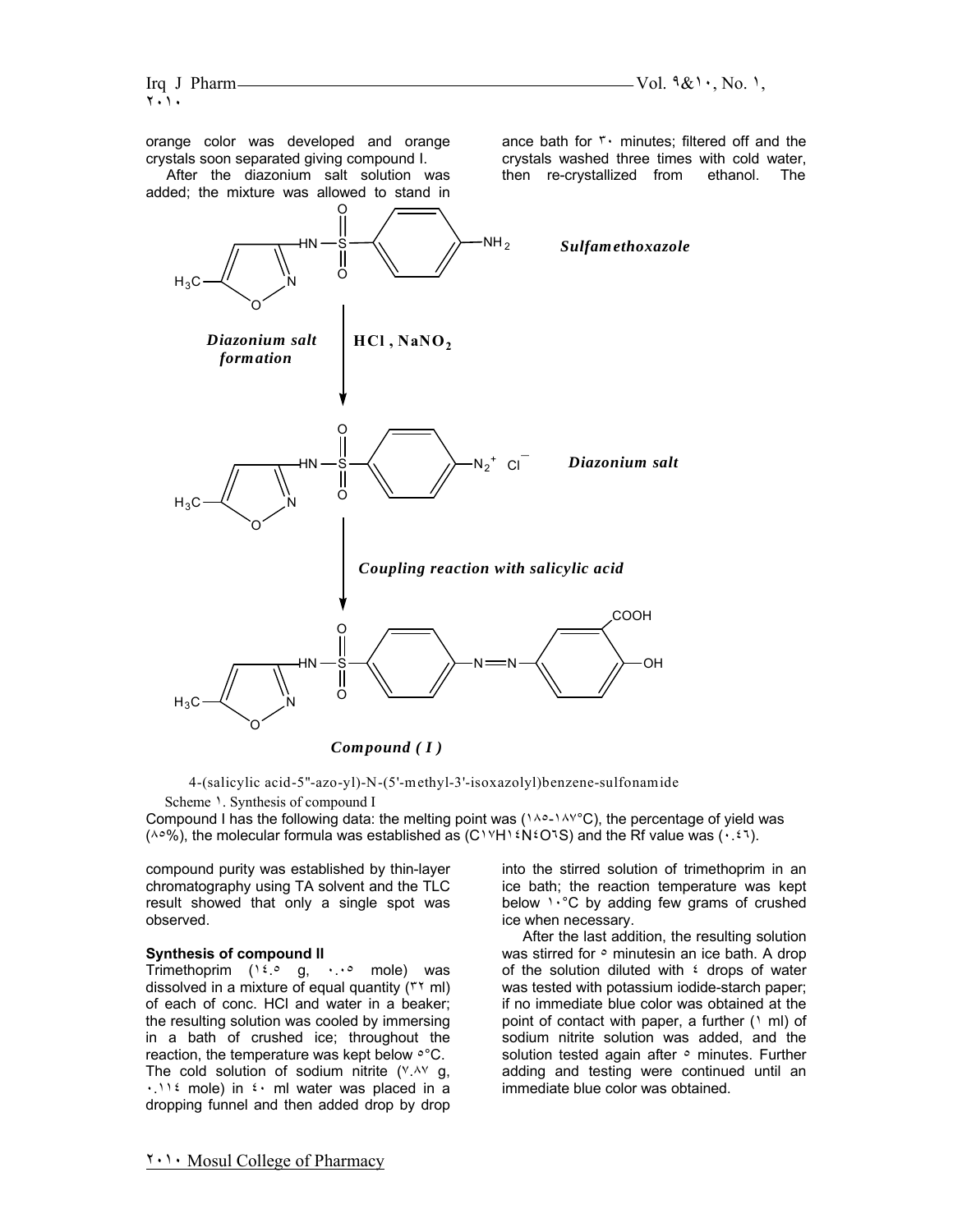The salicylic acid solution was prepared by mixing salicylic acid ( $15.4$  g,  $11.1$  mole) with  $(3.1)$ ml) of  $1.8$  NaOH in a beaker immersed in the ice bath, this solution was vigorously stirred and the temperature kept below  $\circ$ °C; this was assisted by a direct addition of crushed ice. The cold diazonium salt solution with few grams of crushed ice were placed in a

dropping funnel and added drop by drop to the stirred salicylic acid solution in an ice bath; red color was developed and red crystals soon separated giving compound II. After the diazonium salt solution was added; the mixture .



## *Compound ( II )*

2,4--di(salicylic acid-5''-azo-yl)-5-(3',4',5'-trim ethoxybenzyl)pyrim idine Scheme ٢. Synthesis of compound II Compound II has the following data: the melting point was (٢٣٥- ٢٣٧°C), the percentage of yield was (٦٨%), the molecular formula was established as C٢٨H٢٨N٦O٩ and the Rf value was ٠.٥٧.

٢٠١٠ Mosul College of Pharmacy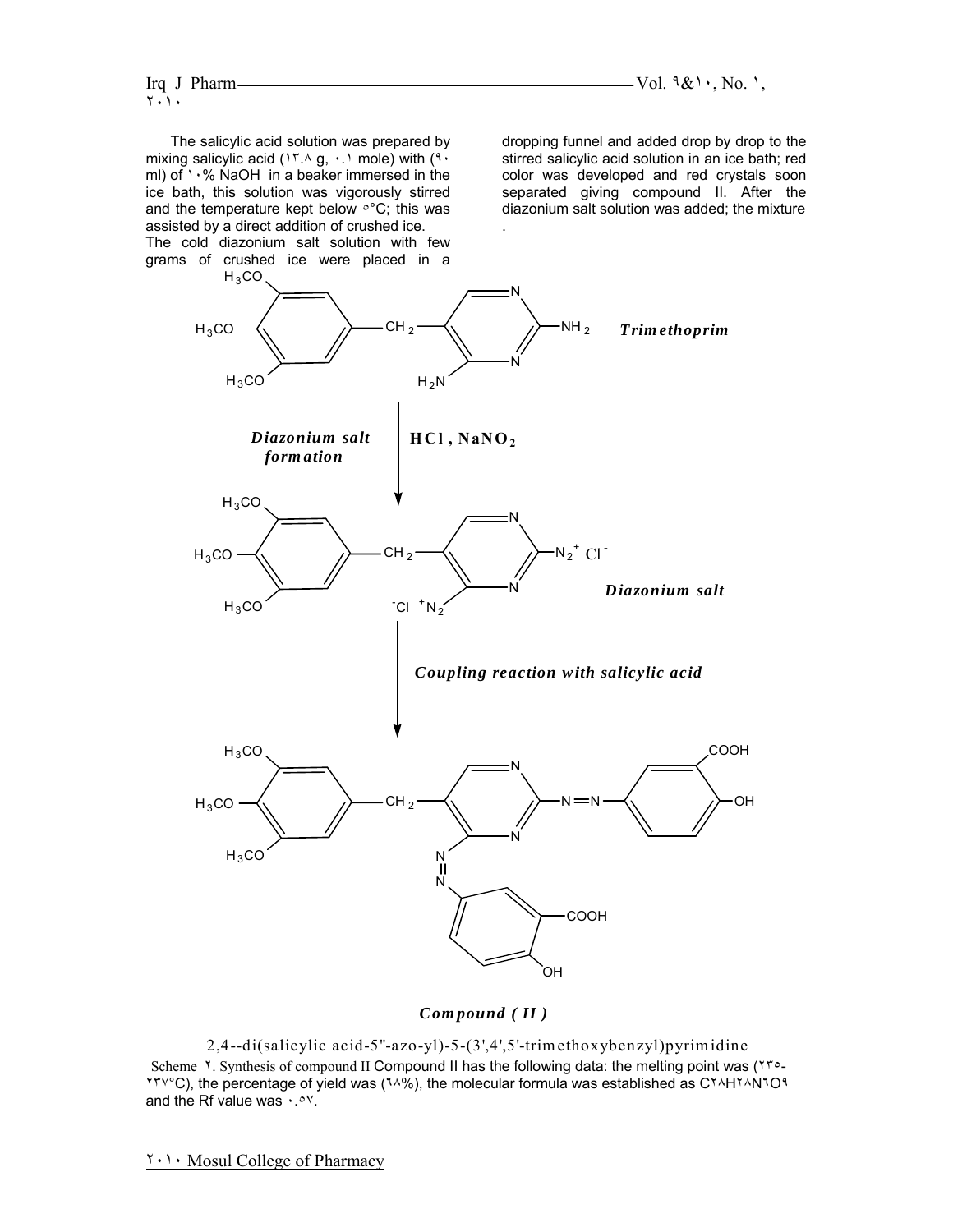was allowed to stand in an ice bath.for ٣٠ minutes; filtered off and the crystals washed three times with cold water, then re-crystallized from ethanol.

 The compound purity was established by thin-layer chromatography using TA solvent and the TLC result showed that only a single spot was observed**.** 

## **In vitro stability studies**

In order to obtain information on the stability of compounds I and II in (٠.٠٥ M) hydrochloric acid buffer (pH  $\cdot$ ,  $\cdot$ ) and in  $\cdot$ ,  $\cdot$  M phosphate buffer (pH  $\sqrt{2}$ , the following procedure was used: ٢٨A sample (٠.٣٤ mole) of mutual prodrug was introduced into a conical flask

Table 1. Kinetic data obtained from the stability studies

| Compound number |                | $\Lambda_{\text{max}}$               | (mole $x \wedge$ |                           |
|-----------------|----------------|--------------------------------------|------------------|---------------------------|
| Compound (1)    | $. \vee \circ$ | $\mathbf{r} \cdot \mathbf{r}$ nm     | ۳۳. ۲۰           | 071.92                    |
| Compound (II)   | $\cdot$ Y E E  | $\mathfrak{t} \cdot \mathfrak{h}$ nm | ۳۳. ۱۸۰          | $0.51$ $\circ$ $\uparrow$ |
| Compound (II)   | . 197          | ነላፕ nm                               | ٦٨٠ ٣٣           | 0AT.17                    |

containing (١٠٠٠ ml) of HCl buffer; the resulting solution was kept at a constant temperature ( $\forall x \pm 1^\circ C$ ) using a water bath with gentle stirring. The absorbance of this solution was determined by using <sup>Y</sup> cm quartz UV cell. The following formula was applied<sup>14</sup> to calculate the absorbance coefficient  $(\epsilon)$  of the solution:

 $A = \varepsilon$  a where  $a =$  Conc. of mutual prodrug at zero time.

Since the magnitude of absorbance coefficient was known, it is possible to determine the conc. of the compound I remaining at different time intervals using the following formula:

 $A = \varepsilon \mid x$  where  $x =$  Conc. of mutual prodrug remaining.

A sample (<sup> $\tau$ </sup> ml) was taken from the reaction flask, shaken with an equal volume of chloroform in order to remove the interfering products which could be released from hydrolysis of the mutual prodrug. The aqueous portion was estimated on UV spectrophotometer to determine the amount of mutual prodrug remaining. Every ٣٠ minutes, the above procedure was preceded for three hours and the decrease in the prodrug concentration with the time was monitored.

To examine the stability of mutual prodrug in phosphate buffer, the same procedure used to determine the stability in HCl buffer was followed; except that the phosphate buffer replaced the HCl buffer and the UV data were taken every ٣٠ minutes for six hours. The magnitudes of the solution absorbance at time zero and the absorbance coefficient of both compounds are summarized in table 1.

#### **Release study in rat fecal matter**

A sample ( . ٢٢٧ g, ٥٦٥.٩×١٠-٦ mole) of compound I was dissolved in sufficient volume of phosphate buffer (pH  $\vee$ . $\circ$ ) to achieve a final concentration of  $\cdots$  µg /ml. Fresh fecal material of rats weighed about \ g was placed in test tubes.

To each test tube, 1 ml of compound I solution was added; diluted to  $\circ$  ml with phosphate buffer to achieve a final concentration of  $\gamma \cdot \mu g$  /ml. the test tubes were incubated at a constant temperature ( $\forall x \pm \iota^{\circ} C$ ) using a water bath. Every \* minutes, one test tube was removed from a water bath and its contents were shaken with  $\circ$  ml of chloroform. The aqueous portion was estimated on UV spectrophotometer to determine the amount of compound I remaining; this procedure proceeded for seven hours.

 The above procedure was used to detect the hydrolysis of azo linkage para to methyl pyrimidine of compound II in rat fecal matter by using  $\cdot$  rot q,  $0.91$   $\cdot$  19x1  $\cdot$  -1 mole. In addition, the same procedure was used to detect the hydrolysis of azo linkage ortho to methyl pyrimidine of compound II in rat fecal matter by using . ٣٢٦ g, ٥٥٠.٢٥x١٠-٦ mole.

 The calculations of the release study were carried out as for the stability study. The results obtained from the release study are listed in tables  $\overline{r}$ ,  $\overline{t}$  and  $\overline{0}$ . All the kinetic procedures (stability studies in HCl buffer; in phosphate buffer and release study in rat fecal matter) were carried out three times.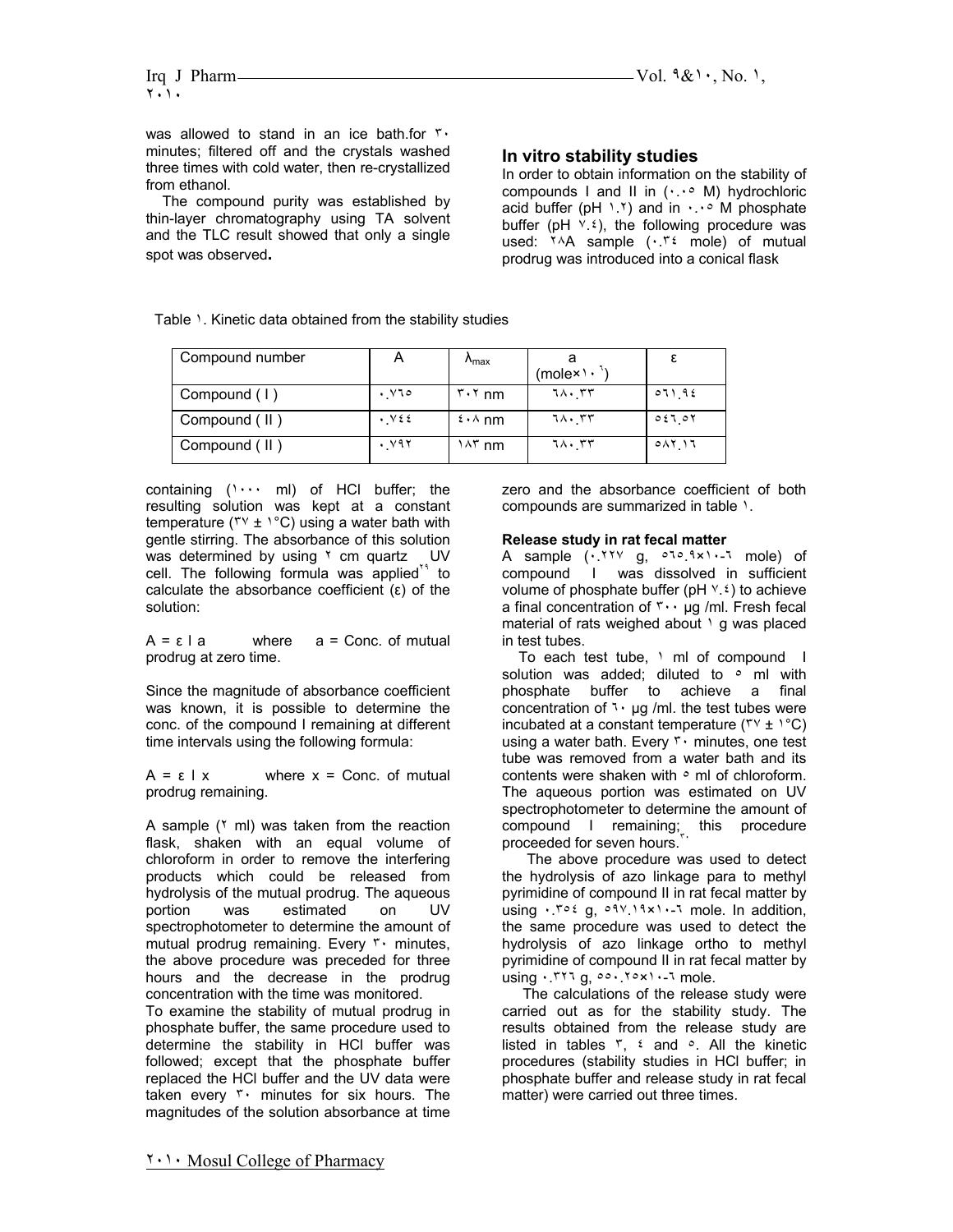## **Results and Discussion**

Trimethoprim and sulfamethoxazole may be active against many aerobic gram-negative bacteria which represents the common causative micro-organism in a diverticulitis.<sup>™</sup> A variety of adverse effects were reported with the using of trimethoprim and sulfamethoxazole; such as: hyper-sensitivity<br>reactions,<sup>\*\*</sup>\_\_hematological side effects and hematological side effects and crystalluria.

 ٥-ASA is very effective in diverticulitis but it is absorbed mainly in the upper gastrointestinal tract that it usually fails to reach the colon leading to significant adverse effects. Therefore, to overcome this problem, colonic drug delivery has been developed for the topical treatment of diverticulitis.

 In this study, a mutual azo prodrug of sulfamethoxazole with salicylic acid and a mutual azo prodrug of trimethoprim with salicylic acid were synthesized. The azo linkages in both mutual prodrugs were proposed to be broken in colon by the action of azo-reductase produced by colonic microflora. In the first mutual prodrug, the hydrolysis of azo linkage leads to release of the sulfamethoxazole and  $\circ$ -ASA. While in the second mutual prodrug, the hydrolysis of azo

linkages leads to release one mole of trimethoprim and two moles of  $\circ$ -ASA. Trimethoprim or sulfamethoxazole may be used to treat aerobic gram-negative bacterial infection in a diverticulitis, while °-ASA may reduce the inflammation in this disease.

### **Synthesis of compound I**

A primary aromatic amine (sulfamethoxazole) was dissolved in a cold aqueous mineral acid solution then treated with sodium nitrite to form a diazonium salt, this process called a diazotization of primary amine.

 Two important points must be taken into consideration in the preparation of diazonuim salt; which are: the amine is comparatively a weak base, so that, a certain amount of amine will be produced by salt hydrolysis unless an excess of acid is present; and the reaction mixture must be kept very cold during the process (the reaction is exothermic); otherwise, the diazonium salt may be partially converted into the corresponding hydroxyl compound.

 The aromatic ring undergoing attack by the diazonium ion must in general contain a powerful electron-donating group (OH, NH٢, NHR). Substitutÿÿÿÿusually occurs at para position to the activating group. The aromatic ring of salicylic acid is usually attacked by the diazonium ion at position para to OH, which is the same position meta to carboxylic acid group.

 The principal peaks of IR spectrum of compound I are listed in table <sup>Y</sup>. The disappearance of absorbance band at ٣٤٣٦ cm-١ of primary amine of sulfamethoxazole and the appearance of a weak absorbance band at ١٤٨٣ cm-١ of azo group (unsymmetrical p-substituted azo benzene) confirmed the formation of azo compound, these data were quite in agreement with the structure of compound I.

The U.V. spectrum of compound I in an aqueous acidic solution  $(pH \tcdot Y)$  shows two maximum absorbencies, the first λmax at ٣٢٨ nm and the second λmax at ١٦١ nm.

### **Synthesis of compound II**

One mole of trimethoprim was dissolved in a cold aqueous mineral acid solution then treated with two moles of sodium nitrite to form an intermediate having two diazonium ions according to a diazotization of primary amine.

 The diazonium ions may be attacked by two moles of salicylic acid to form compound II. The substitution usually occurs at position  $(°)$  of salicylic acid because of this position is para to OH group and meta to carboxylic acid group.

 The principal peaks of IR spectrum of compound II are listed in table ٢. The disappearance of absorbance bands at  $\mathbf{r} \in \mathbb{N}$ . ٣٤٧٨ cm-١ of the two primary amines of trimethoprim and the appearance of weak absorbance bands at  $1292$ ,  $1021$  cm-1 of azo groups confirmed the formation of diazo compound; these data were quite in agreement with the structure of compound II.

 The UV spectrum of compound II in an aqueous acidic solution  $(pH \tcdot Y)$  shows two maximum absorbencies, the first λmax at ٣٠٩ nm and the second λmax at ٢٧٠ nm.

### **In vitro kinetic studies**

Compound I in ٠.٠٥ M hydrochloric acid buffer (pH ١.٢) showed negligible release of sulfamethoxazole and <sup>5</sup>-ASA. Whereas in phosphate buffer (pH  $Y.2$ ), only  $(11.41 \%)$ release was observed over a period of six hours. The objective of bypassing the upper gastrointestinal tract with minimum prodrug release was achieved.

 Further study in rat fecal matter was carried out to confirm the colonic reduction of azo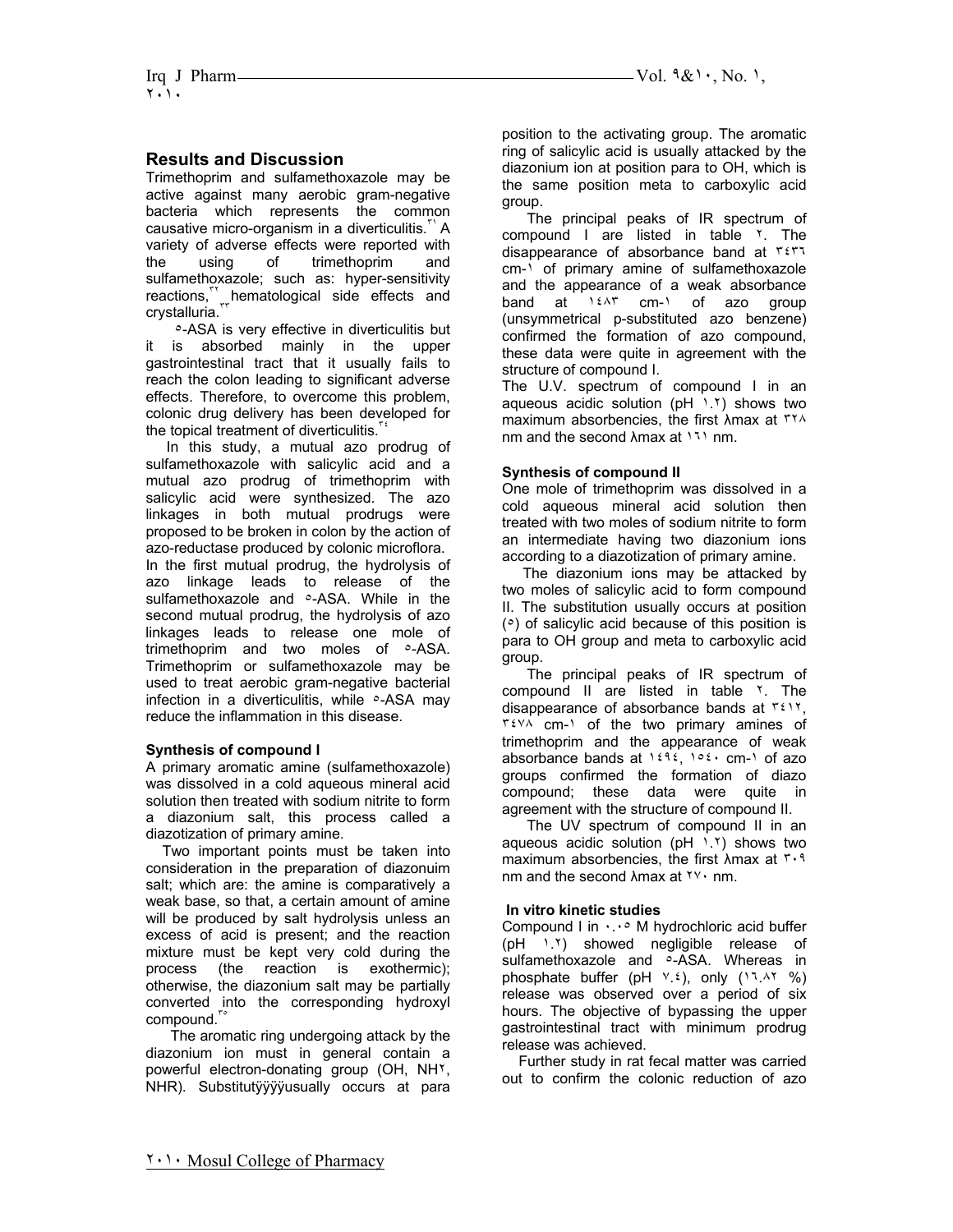| Compound        | Phenolic OH | Carboxylate          | (-N=N-)    | $(C-N)$    | $(C-H)$ bending - $\lambda$ , $\gamma$ , $\circ$ |
|-----------------|-------------|----------------------|------------|------------|--------------------------------------------------|
| number          | stretching  | anion                | stretching | stretching | trisubstituted                                   |
|                 | (H-bonded)  | stretching           |            |            | benzene                                          |
| Compound $(1)$  | ۳۲۳۸        | $10\Lambda$ , $12.0$ | ۱٤٨٣       | ۱۰۸۹       | 80. JAA                                          |
| Compound $(II)$ | rrov        | $1711$ $17.6$        | ۱۰ (       | ۱۰۸٦       | AAV VIE                                          |
|                 | ۳۱۹۰        | 1091 1578            | ١٤٩٤       | ۱۰٦۱       | $\lambda Y \epsilon$ $\lambda VY$                |

Table  $\lambda$ . The I.R. spectra of compounds I and II

| Absorbance                        | Time<br>(min.) | $\mathbf{x}$<br>$(molex) \cdot \cdot)$ | $(a-x)$<br>$(molex) \cdot \sqrt{2}$ | $a/(a-x)$                     | $ln (a/a-x)$                     |
|-----------------------------------|----------------|----------------------------------------|-------------------------------------|-------------------------------|----------------------------------|
| $.$ $\circ$ $\uparrow$ $\uparrow$ | ٣.             | 2V1.97                                 | $\lambda\lambda$ , ۹ $\lambda$      | 7 ۳٦                          | $\Lambda$                        |
| $.$ $\circ$ $\uparrow$ $\uparrow$ | ٦.             | 27007                                  | 1.72                                | 0.72                          | 1.55                             |
| $\cdot \circ \cdot \epsilon$      | ٩.             | 22170                                  | 111.70                              | $E_{\mu}$                     | 1.0V                             |
| $\cdot$ $257$                     | ۱۲.            | 25.1.                                  | 150.1.                              | $\mathbf{r} \cdot$            | 1.77                             |
| .509                              | 0٠ ١           | $5.1$ Y                                | 101.19                              | ۳.٦٠                          | 1.7 <sub>A</sub>                 |
| .557                              | ١٨٠            | $T\wedge o \wedge$                     | $\lambda \cdot \lambda \cdot$       | $\mathbf{r} \cdot \mathbf{r}$ | 1.12                             |
| $\cdot$ 212                       | ۲۱۰            | 571.77                                 | $19V$ $\Lambda V$                   | ۲٫۸٦                          | $\lambda \cdot \circ$            |
| .70.                              | ٢٤٠            | ۳۱۱ ۱۰                                 | $Y \circ \xi$ , $Y \xi$             | $Y_1Y_2$                      | $\cdot \wedge \cdot$             |
| .77.                              | ۲۷.            | $Y \wedge E$ <sub>r</sub>              | <b>YA1.02</b>                       | ۰۱. ۲                         | $\cdot$ . $\vee$ .               |
| .777                              | ٣.٠            | ۲۳٦ ٨٩                                 | TT9.1                               | 1.17                          | $\cdot \circ \epsilon$           |
| .727                              | rr.            | ۸۵ ۱۲ ۲                                | ۳٤٩ ٣٢                              | ۱.٦۲                          | $\cdot$ 2 $\wedge$               |
| .15.                              | ۳٦.            | ۸۲. ۱۱۰                                | $21 \cdot 1$                        | ۱.۳۸                          | $\cdot$ , $\mathsf{r}\mathsf{r}$ |
| $\cdot \cdot$ $\wedge \wedge$     | ۳۹.            | VA ・ 1                                 | <b>EAVAE</b>                        | ۱.۱٦                          | .10                              |
| $\bullet$                         | 5.7.           | $\bullet$                              | 0709.                               |                               | $\bullet$                        |

Table ٣. Kinetic data for release study of compound I in rat fecal matter

(a) = conc. of compound (I) at time zero and equal to ( $\circ \circ \circ \circ \circ \cdot \circ \cdot \circ \circ$  mole), (x) = conc. of compound I remaining for any time.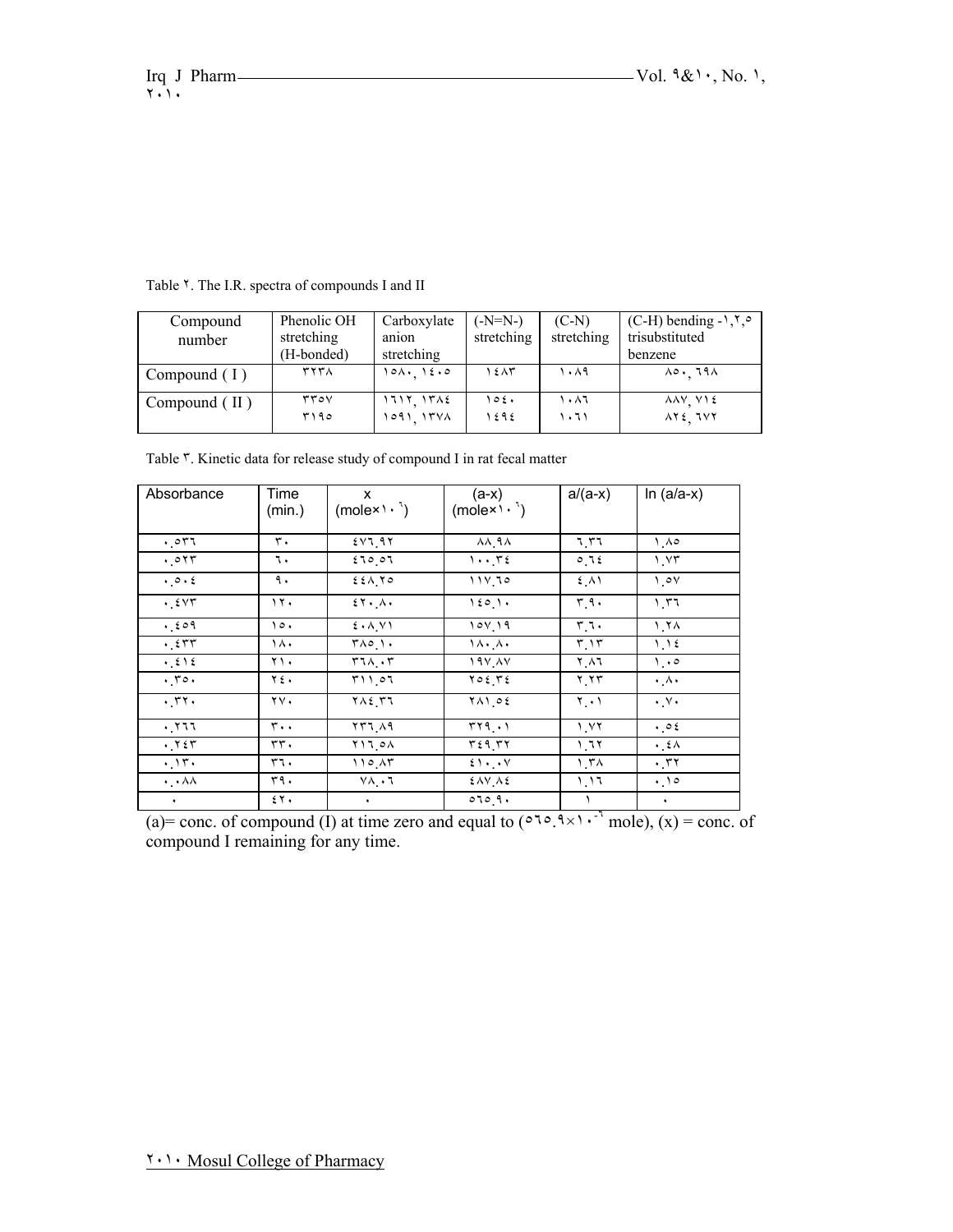

Figure 1. The slope of release study for compound I in rat fecal matter

prodrug over a period of seven hours, compound I showed (٨٣.١٨ %) cumulative release of sulfamethoxazole and ٥-ASA.The release study of compound I in rat fecal matter followed first order kinetics (Figure 1), the t. (average of three trials) of compound I

Table  $\bar{r}$  shows the kinetic data obtained from the release study of compound I in rat fecal matter at  $\tau v^{\circ}$ C and  $\lambda$ max =  $\tau \cdot \tau$  nm was found to be  $124.2$  minutes, whereas the rate constant (k) was found to be  $i \cdot \sqrt{x}$ ,  $i \cdot \sqrt{x}$  .... Compound II, in ٠.٠٥ M hydrochloric acid buffer (pH 1.1) showed negligible release of trimethoprim and  $\circ$ -ASA. Because of compound (II) has two azo groups may be

hydrolyzed in phosphate buffer (pH  $\forall$ .  $\forall$ , two kinetics may be followed. First is the kinetic of an azo group para to methyl pyrimidine; second is the kinetic of an azo group ortho to methyl pyrimidine. The last group is less stable than the first one. The hydrolysis of azo group para to methyl pyrimidine in phosphate buffer (pH ٧.٤) showed only ١٢.٢٢ % release over a period of six hours whereas in rat fecal matter over a period of seven hours, this group showed ٨٧.٧٨ % cumulative release of trimethoprim and  $\circ$ -ASA. Table  $\circ$  shows the kinetic data obtained from the release study of azo group para to methyl pyrimidine of compound II in rat fecal matter at ٣٧°C and λmax = ٤٠٨ nm.

Table ٤. Kinetic data for release study of azo group para to methyl pyrimidine of compound II in rat fecal matter.

| Absorbance               | Time<br>(min.) | x<br>$(molex) \cdot \cdot)$            | $(a-x)$<br>$(molex) \cdot \sqrt{2}$ | $a(a-x)$            | $\ln$ (a\a-x)              |
|--------------------------|----------------|----------------------------------------|-------------------------------------|---------------------|----------------------------|
| .060                     | ٣.             | 291.51                                 | 98.YY                               | $7 \cdot 0$         | ۸۸۰.                       |
| .070                     | ٦.             | $2\lambda \cdot 19$                    | $111$ .                             | $\circ \wedge$      | 1.75                       |
| $\cdot \circ \cdot \vee$ | ٩.             | 277A9                                  | ۱۳۳.۳۰                              | 2.5 <sub>0</sub>    | ۰ ۱.۰                      |
| .597                     | ۱۲۰            | $\{0, 1\}$                             | 15V.9                               | 2.1                 | 1.5.                       |
| $\cdot$ 2 Y A            | ۰۰ (           | $ETV_0$                                | ۱۵۹. ۱۸                             | T V E               | ۲۲ ۱                       |
| .507                     | ١٨٠            | $51V$ $T1$                             | 1 V 9 A A                           | $T_{\cdot}$ $T$ $T$ | 1.1.                       |
| .515                     | ۲۱۰            | $\mathbf{r}$ $\mathbf{v}$ $\mathbf{v}$ | 71907                               | $Y_{\cdot}YY$       |                            |
| .742                     | ٢٤٠            | 321.91                                 | YOO <sub>1</sub>                    | ٢.٣٤                | $\cdot \wedge \circ$       |
| .711                     | ۲V٠            | Y9.92                                  | $T \cdot 7.70$                      | 1.90                | .7v                        |
| .79 <sub>A</sub>         | $\mathbf{r}$ . | ۲۷۲ ٦٣                                 | ۳۲٤ ٥٦                              | $\Lambda$           | .71                        |
| . 774                    | rr.            | ۸۱ تا ۲                                | ۳۸۰ ۳۸                              | $\sim$ 0 $\vee$     | $\cdot$ $\epsilon$ $\circ$ |

٢٠١٠ Mosul College of Pharmacy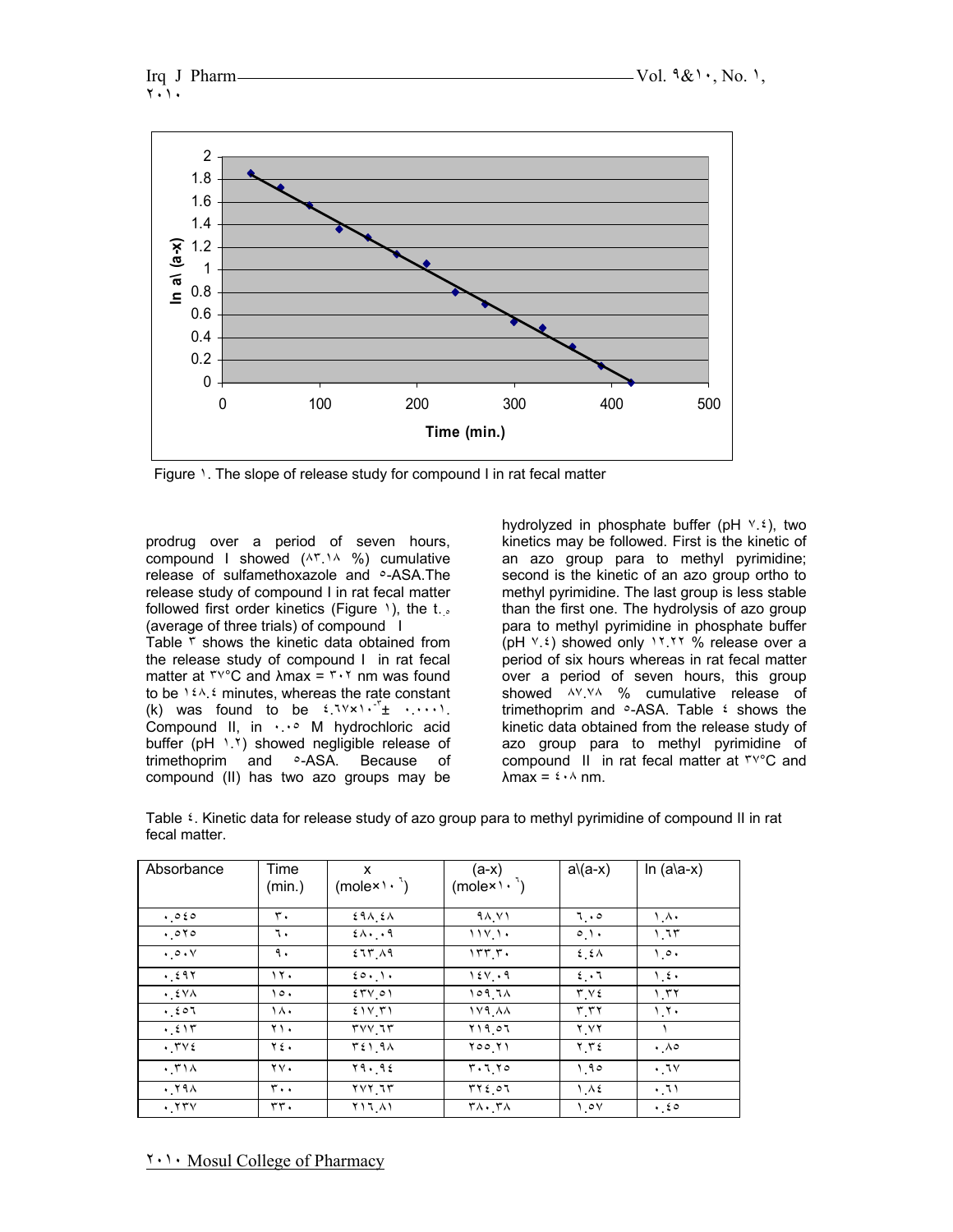| <b>197</b> | ⊶ ⊶           | 1140V     | 51V.7Y           | $\epsilon$ $\tau$ | یں سے |
|------------|---------------|-----------|------------------|-------------------|-------|
| سرم        | ٣۹            | ا س<br>મદ | 29700            | $\mathbf{v}$      |       |
|            | سه د<br>z 1 + |           | $\circ$ 9 $\vee$ |                   |       |

(a) = conc. of compound II) at time zero and equal to  $(0.919 \times 1.007 \times 1.007)$ , (x) = conc. of compound II *remaining* for any time*.* 



Figure <sup>Y</sup>. The slope of release study of azo group para to methyl pyrimidine of compound II in rat fecal matter.

This release study followed first order kinetics (Figure  $\lambda$ ), the t... (average of three trials) of compound II was found to be ١٥٧.٥ minutes, whereas the rate constant (k) was found to be ٤.٤×١٠-<sup>٣</sup> ± ٠.٠٠٠١.

 The hydrolysis of azo group ortho to methyl pyrimidine in phosphate buffer (pH ٧.٤) showed only ١٩.١٢ % release over a period of six hours whereas in rat fecal matter over a period of seven hours, this group showed ٨٠.٨٨ % cumulative release of trimethoprim and  $\circ$ -ASA.Table  $\circ$  shows the kinetic data obtained from the release study of azo group ortho to methyl pyrimidine of compound II in rat fecal matter at  $\mu$ <sup>o</sup>C and  $\lambda$ max =  $14\pi$  nm.

Table  $\circ$ . Kinetic data for release study of azo group ortho to methyl pyrimidine of compound II in rat fecal matter**.**

| Absorbance                 | Time<br>(min.) | $\mathsf{x}$<br>$(molex) \cdot \cdot)$          | $(a-x)$<br>$(molex \rightarrow w)$         | $a(a-x)$                         | $ln (a\$ a-x $)$                 |
|----------------------------|----------------|-------------------------------------------------|--------------------------------------------|----------------------------------|----------------------------------|
| .05 <sub>A</sub>           | ٣.             | $2V \cdot 79$                                   | $V9$ $A7$                                  | $7^{\circ}$ $\wedge$ $9^{\circ}$ | 1.95                             |
| .049                       | ٦.             | 271.91                                          | $\Delta V$ $\Upsilon$ 2                    | 7.7.                             | 1.12                             |
| .01V                       | ٩.             | 2257.71                                         | 1.772                                      | 0.17                             | 1.72                             |
| .590                       | ۱۲۰            | 545.91                                          | 170.72                                     | 2.79                             | 1.5A                             |
| $\cdot$ $5\sqrt{7}$        | $\circ$ .      | 2.9.17                                          | 151.9                                      | $r_1$ .                          | 1.77                             |
| $\cdot$ 22.                | ۱۸۰            | <b>TVVV7</b>                                    | 117.59                                     | $r \wedge q$                     | 1.17                             |
| $\cdot$ { $\lambda$ $\vee$ | ۲۱۰            | $\mathbf{r} \circ \mathbf{v} \wedge \mathbf{v}$ | 197.5.                                     | ۲٫۸٦                             | $\cdot \cdot$                    |
| $\cdot$ , tva              | ٢٤٠            | 772.48                                          | YY00)                                      | Y, E                             | $\cdot \cdot$ $\wedge$ 9         |
| .719                       | ۲۷.            | YVY VE                                          | $YVI$ $0)$                                 | 1.99                             | .79                              |
| .7AT                       | ٣.,            | $Y \Sigma Y \wedge o$                           | $T \cdot V$ { $\cdot$                      | 1.19                             | $\cdot \circ \wedge$             |
| .777                       | ٣٣.            | 199. YV                                         | $\mathbf{y} \circ \cdot \mathbf{z} \wedge$ | $\frac{1}{2}$                    | $\cdot$ $\epsilon$ $\circ$       |
| .1A.                       | ۳٦.            | 102.79                                          | 190M                                       | 1.59                             | $\cdot$ , $\mathsf{r}\mathsf{r}$ |

٢٠١٠ Mosul College of Pharmacy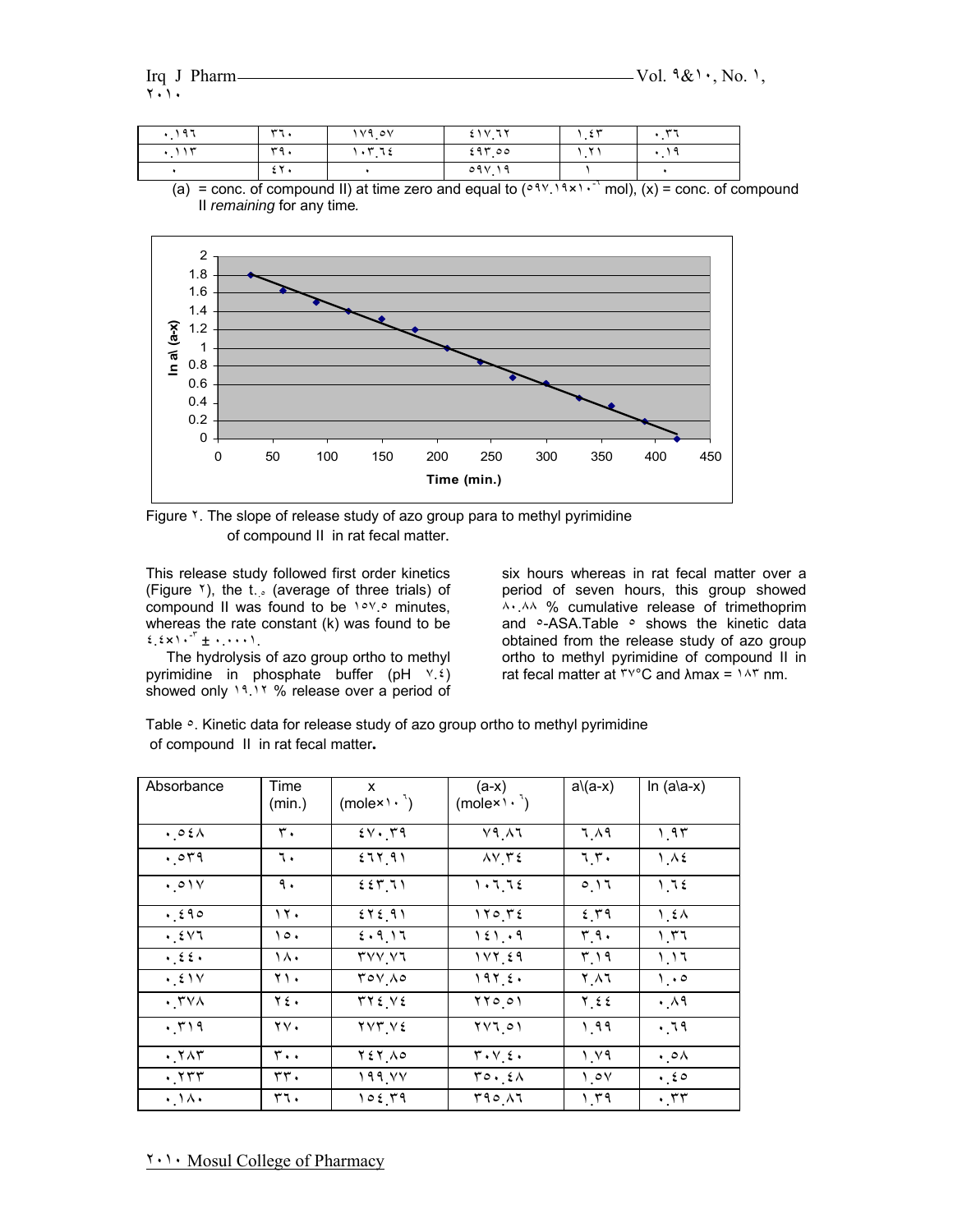| ・・ハこ<br>$\overline{\phantom{a}}$ | ہ س | $\lambda$ | ' V A<br><b>2ハ</b> |  |
|----------------------------------|-----|-----------|--------------------|--|
|                                  |     |           | 00.70              |  |

 $(a) = \text{conc. of compound (II) at time zero and equal to } (20 \cdot 10 \cdot 10^{-10})$ ,  $(x) = \text{conc. of$ compound ( II ) remaining for any time.



Figure ٣. The slope of release study of azo group ortho to methyl pyrimidine of compound II in rat fecal matter

This release study followed first order kinetics (Figure  $\sqrt{r}$ ), the t.. (average of three trials) of compound II was found to be ١٣٨.٦ minutes whereas the rate constant (k) was found to be ٥×١٠-<sup>٣</sup> ± ٠.٠٠٠١.

# **Conclusion**

This study reports the synthesis and in vitro kinetic studies of two mutual azo prodrugs. The first of equimole of sulfamethoxazole and ٥-ASA; the second of one mole of trimethoprim and two moles of  $\circ$ -ASA for their colon targeting delivery to treat a diverticulitis.

Introduction of azo linkages in these mutual prodrugs has enhanced the aqueous solubility of  $\circ$ -ASA, sulfamethoxazole and trimethoprim, so that with minimum absorption in upper gastrointestinal tract. These mutual prodrugs would be directly delivered to colon and release the active compounds by the reducing action of azo reductase secreted by the colonic microflora.

## **References**

- ١. Stollman NH, Baskin JB. Diagnosis and management of diverticular disease of the colon in adults. Am J Gastroenterol ١٩٩٩; ٩٤:٣١١٠-٣١٢١.
- ٢. Salzman H, Dustin L. Diverticular disease: diagnosis and treatment. Am Fam Phys ٢٠٠٥;٧٢:١٢٣٠-١٢٣٤.
- ٣. Ferzoco LB, Raptopoulos V , Silen W. Acute diverticulitis. Now Engl J Med ١٩٩٨;٣٣٨:١٥٢١-١٦٢٦.
- ٤. Stollman NH, Raskin JB. Diverticular disease of the colon. J Clin Gastroenterol ١٩٩٩;٢٩:٢٤١-٢٥٢.
- ٥. Floch MH. A hypothesis: Is diverticulitis a type of inflammatory bowel disease? J Clin Gastroenterol ٢٠٠٦; ٤٠: ١٢١-١٢٥.
- ٦. Antonio T, Giovanni B, Giorgetti GM, Elisei W. Assessment of intestinal bacterial overgrowth in uncomplicated acute diverticulitis of the colon. World J Gastroenterol ٢٠٠٥;١١:٢٧٧٣-٢٧٧٦.
- ٧. Brook I, Frazier EH. Aerobic and anaerobic microbiology in intra-abdominal infections associated with diverticulitis. J Med Microbiol ٢٠٠٠;٤٩:٨٢٧-٨٣٠.
- ٨. Christel R, Bruno L, Laurent D, Philippe L, et al. Intestinal anti-inflammatory effect of ٥-aminosalicylic acid is dependent on peroxisome proliferator activated receptor. J Experimental Medicine ٢٠٠٥;٢٠١:١٢٠٥- ١٢١٥.
- ٩. Zhou SY, Fleisher LH, Zimmermann EM. Intestinal metabolism and transport of  $\circ$ aminosalicylate. Drug Metab Dispos ١٩٩٩;٢٧:٤٧٩-٤٨٥.
- ١٠. Frieri G, Giacomelli RM, Pimpo G, Caprilli R. Mucosal <sup>2</sup>-aminosalicylic acid concentration inversely correlates with severity of colonic inflammation in patients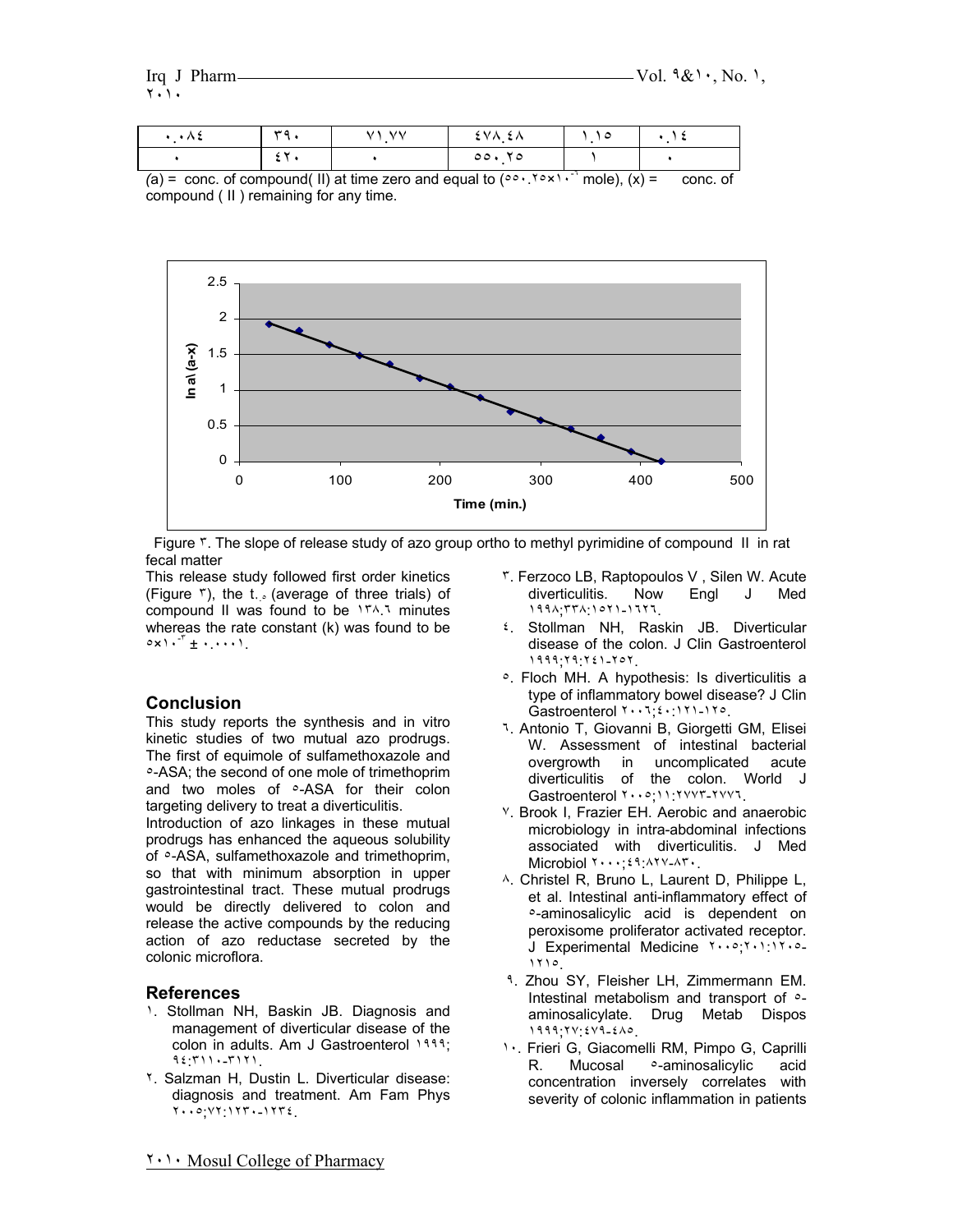with ulcerative colitis. Gut ٢٠٠٠;٤٧: ٤١٠- ٤١٤.

- ١١. Giuseppe C, Fanigliulo L, Cavallaro LG, Giovanni A, et al. Prevention of complications and symptomatic recurrences in diverticular disease with mesalazine. Dig Dis Sci ٢٠٠٧; 0٢:٢٩٣٤-٢٩٤١.
- ١٢. Eliakim R, Rachmilewitz D. Potential mediators in inflammatory bowel disease. Gastroenterol Int ١٩٩٢; 0: ٤٨-٥٦.
- ١٣. Grisham MB. Oxidants and free radicals in inflammatory bowel disease. Lancet ١٩٩٤;٣٤٤:٨٥٩-٨٦١.
- ١٤. Goncalves E, Almeida LM, Dinis TC. Antioxidant activity of  $\circ$ -aminosalicylic acid against peroxidation of phosphatidylcholine liposomes in the presence of alpha-tocopherol: A synergistic interaction. Free Rad Res ١٩٩٨;٢٩:٥٣-٦٦.
- ١٥. Stollman N, Raskin JB. Diverticular disease of the colon. Lancet ٢٠٠٤; ٣٦٣: ٦٣١-٦٣٩.
- ١٦. Masters AP, Thomas AB, Zurlo J, Miller DQ, et al. Trimethoprim and sulfamethoxazole revisited. Arch Intern Med ٢٠٠٣;١٦٣:٤٠٢-٤١٠.
- ٢٥. Rubinstein A, Radai R, Pathak S, Rokem JS. A potential colon-specific drug delivery carrier. Pharm Res ١٩٩٣;١٠:٢٥٨-٢٦٣.
- ٢٦. Clancy MJ, Ana LS, John FG. Prodrugs for amines. Molecules ٢٠٠٨;١٣:٥١٩-٥٢٧.
- ٢٧. Sandborn W. Rational selection of oral ٥ aminosalicylate formulations and prodrugs for the treatment of ulcerative colitis. Am J Gastroenterol ٢٠٠٢;٩٧:٢٩٣٩-٢٩٤١.
- ٢٨. Nagpal D, Singh R, Gairola N, Vodhankar SL, et al. Mutual azo prodrug of  $\circ$ aminosalicylic acid for colon targeted drug delivery: synthesis, kinetic studies and pharmacological evaluation. Indian J Pharmace Sci ٢٠٠٦;٦٨:١٧١-١٧٨.
- ٢٩. Laidler JK. "Reaction kinetics", ١st ed, Vol. ١, ١٩٧٠; p:٩, ٦٢, ٦٤.
- ٣٠. Dhaneshwar SS, Gairola N, Kandpal M, Bhatt L, et al. Synthesis, kinetic studies and pharmacological evaluation of mutual azo prodrug of  $\circ$ -aminosalicylic acid with D-phenylalanine for colon specific delivery in inflammatory bowel disease. Bioorganic and Medicinal Chemistry Letters ٢٠٠٧;١٧:١٨٩٧-١٩٠٢.
- ١٧. Block HJ, Beale MJ. " Wilson and Gisvold's Textbook of organic medicinal and pharmaceutical chemistry ", 'th ed., $(Y \cdot \cdot Y)$ , p: $Y \circ$ .
- ١٨. Younes Z, Johnson DA. New developments and concepts in antimicrobial therapy for intra-abdominal infections. Cur Gastroentero Rep ٢٠٠٠;٢: ٢٧٧-٢٨٢.
- ١٩. Bussemer T, Otto I, Bodmeier R. Pulsatile drug-delivery systems. Crit Rev Ther Drug Carrier Syst ٢٠٠١;١٨:٤٣٣-٤٥٨.
- ٢٠. Basit AW. Advances in colonic drug delivery. Drugs ٢٠٠٥;٦٥:١٩٩١-٢٠٠٧.
- ٢١. Mooter GV, Kinget R. Oral colon-specific drug delivery. Drug Deliv ١٩٩٥;٢:٨١-٩٣.
- ٢٢. Ashford M, Fell JT. Targeting drugs to the colon: delivery systems for oral administration. J Drug Target ١٩٩٤; ٢: ٢٤١-٢٥٨.
- ٢٣. Friend DR. New oral delivery systems for treatment of inflammatory bowel disease. Adv Drug Del Rev ٢٠٠٥;٥٧:٢٤٧-٢٦٥.
- ٢٤. Chourasia MK, Jain SK. Pharmaceutical approaches to colon targeted drug delivery systems. J Pharm Sci ٢٠٠٣;٦:٣٣-٦٦.
- ٣١. Jain A, Gupta Y, Jain S. Perspectives of biodegradable natural polysaccharides for site-specific drug delivery to the colon. J Pharm Sci ٢٠٠٧;١٠:٨٦-١٢٨.
- ٣٢. Rubin R, Swartz M. Trimethoprim and sulfamethoxazole. New Engl J Med ١٩٨٠;٣٠٣:٤٢٦-٤٣٢
- ٣٣. Roujeau J, Kelly J, Naldi L. Medication use and the risk of Stevens-Johnson syndrome or toxic epidermal necrolysis. New Engl J Med ١٩٩٥;٣٣٣:١٦٠٠-١٦٠٧.
- ٣٤. Dhaneshwar SS, Nagpal D, Vodhankar SL, Rathi B, Kadam SS. Synthesis, kinetic studies and pharmacological evaluation of mutual azo prodrug of ٥-aminosalicylic acid for colon-specific drug delivery in inflammatory bowel disease. European Journal of Medicinal Chemistry ٢٠٠٧;٤٢:٨٨٥-٨٩٠.
- ٣٥. Vogel AI, " Textbook of practical organic chemistry ", ٣rd ed., (١٩٦٢), p:٥٩١.